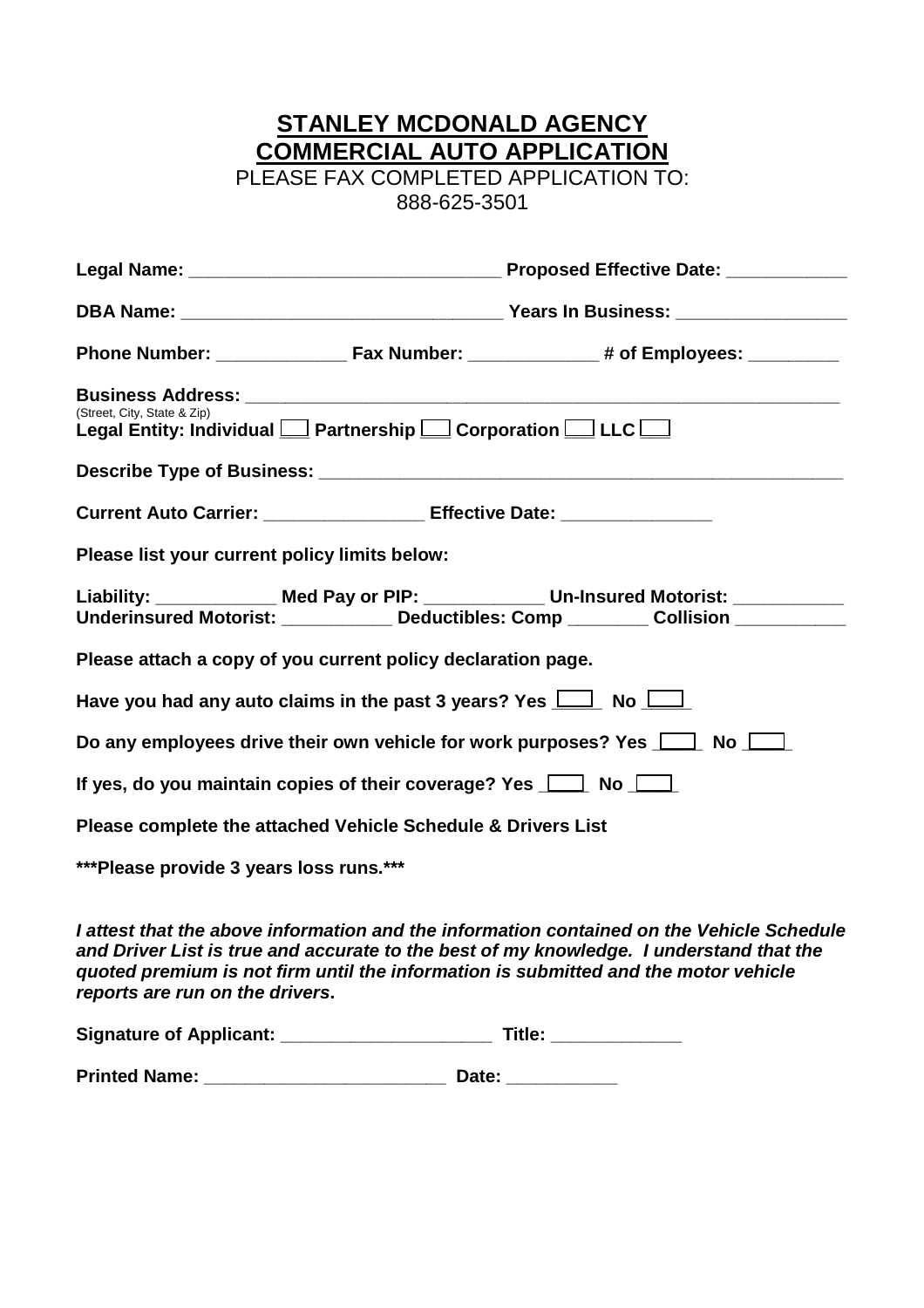## **VEHICLE LIST**

**Please copy as needed**

| Type of use: Personal <u>Commercial</u> Commercial A Personal Commercial & <b>Personal</b><br>Garage Zip Code: ________ Radius of Operation: _____ # Jobs Per Day: _____<br>Comprehensive Coverage? Yes $\boxed{\square}$ No $\boxed{\square}$ Collision Coverage?: Yes $\boxed{\square}$ No $\boxed{\square}$<br>Do you have a loan or lease the vehicle? Yes $\Box$ No $\Box$<br>Year: Make: Model: Body Type: Model: Near: Near: Near: Near: Near: Near: Near: Near: Near: Near: Near: Near: Near<br>Type of use: Personal December Commercial December 2011 Roth Commercial & Personal<br>Garage Zip Code: _________ Radius of Operation: _____# Jobs Per Day: ______<br>Comprehensive Coverage? Yes [10] No [20] Collision Coverage?: Yes [20] No<br>Do you have a loan or lease the vehicle? Yes $\Box$ No $\Box$<br>Year: Make: Make: Model: Body Type: Type of use: Personal Commercial Commercial Both Commercial & Personal<br>Garage Zip Code: ________ Radius of Operation: _____# Jobs Per Day: _____<br>Comprehensive Coverage? Yes $\boxed{\underline{\qquad}}$ No $\boxed{\phantom{a}}$ Collision Coverage?: Yes $\boxed{\phantom{a}}$ No $\boxed{\phantom{a}}$<br>Do you have a loan or lease the vehicle? Yes $\boxed{\phantom{1}}$ No $\boxed{\phantom{1}}$<br>Year: __________Make: ___________Model: ___________Body Type: ___________<br>Type of use: Personal   Commercial   Both Commercial & Personal  <br>Garage Zip Code: _________ Radius of Operation: _____# Jobs Per Day: ______<br>Comprehensive Coverage? Yes 10 No 1 Collision Coverage?: Yes 1 No<br>Do you have a loan or lease the vehicle? Yes $\boxed{\underline{\qquad}}$ No $\boxed{\phantom{a}}$<br>Vehicle #<br>Type of use: Personal [Commercial Commercial Both Commercial & Personal C<br>Garage Zip Code: ________ Radius of Operation: _____# Jobs Per Day: ______<br>Comprehensive Coverage? Yes $\Box$ No $\Box$ Collision Coverage?: Yes $\Box$ No $\Box$<br>Do you have a loan or lease the vehicle? Yes $\Box$ No $\Box$ |  |  |
|-------------------------------------------------------------------------------------------------------------------------------------------------------------------------------------------------------------------------------------------------------------------------------------------------------------------------------------------------------------------------------------------------------------------------------------------------------------------------------------------------------------------------------------------------------------------------------------------------------------------------------------------------------------------------------------------------------------------------------------------------------------------------------------------------------------------------------------------------------------------------------------------------------------------------------------------------------------------------------------------------------------------------------------------------------------------------------------------------------------------------------------------------------------------------------------------------------------------------------------------------------------------------------------------------------------------------------------------------------------------------------------------------------------------------------------------------------------------------------------------------------------------------------------------------------------------------------------------------------------------------------------------------------------------------------------------------------------------------------------------------------------------------------------------------------------------------------------------------------------------------------------------------------------------------------------------------------------------------------------------------------------------------------|--|--|
|                                                                                                                                                                                                                                                                                                                                                                                                                                                                                                                                                                                                                                                                                                                                                                                                                                                                                                                                                                                                                                                                                                                                                                                                                                                                                                                                                                                                                                                                                                                                                                                                                                                                                                                                                                                                                                                                                                                                                                                                                               |  |  |
|                                                                                                                                                                                                                                                                                                                                                                                                                                                                                                                                                                                                                                                                                                                                                                                                                                                                                                                                                                                                                                                                                                                                                                                                                                                                                                                                                                                                                                                                                                                                                                                                                                                                                                                                                                                                                                                                                                                                                                                                                               |  |  |
|                                                                                                                                                                                                                                                                                                                                                                                                                                                                                                                                                                                                                                                                                                                                                                                                                                                                                                                                                                                                                                                                                                                                                                                                                                                                                                                                                                                                                                                                                                                                                                                                                                                                                                                                                                                                                                                                                                                                                                                                                               |  |  |
|                                                                                                                                                                                                                                                                                                                                                                                                                                                                                                                                                                                                                                                                                                                                                                                                                                                                                                                                                                                                                                                                                                                                                                                                                                                                                                                                                                                                                                                                                                                                                                                                                                                                                                                                                                                                                                                                                                                                                                                                                               |  |  |
| Vehicle $#$ _______<br>Vehicle $#$ _______<br>Vehicle $#$ ________                                                                                                                                                                                                                                                                                                                                                                                                                                                                                                                                                                                                                                                                                                                                                                                                                                                                                                                                                                                                                                                                                                                                                                                                                                                                                                                                                                                                                                                                                                                                                                                                                                                                                                                                                                                                                                                                                                                                                            |  |  |
|                                                                                                                                                                                                                                                                                                                                                                                                                                                                                                                                                                                                                                                                                                                                                                                                                                                                                                                                                                                                                                                                                                                                                                                                                                                                                                                                                                                                                                                                                                                                                                                                                                                                                                                                                                                                                                                                                                                                                                                                                               |  |  |
|                                                                                                                                                                                                                                                                                                                                                                                                                                                                                                                                                                                                                                                                                                                                                                                                                                                                                                                                                                                                                                                                                                                                                                                                                                                                                                                                                                                                                                                                                                                                                                                                                                                                                                                                                                                                                                                                                                                                                                                                                               |  |  |
|                                                                                                                                                                                                                                                                                                                                                                                                                                                                                                                                                                                                                                                                                                                                                                                                                                                                                                                                                                                                                                                                                                                                                                                                                                                                                                                                                                                                                                                                                                                                                                                                                                                                                                                                                                                                                                                                                                                                                                                                                               |  |  |
|                                                                                                                                                                                                                                                                                                                                                                                                                                                                                                                                                                                                                                                                                                                                                                                                                                                                                                                                                                                                                                                                                                                                                                                                                                                                                                                                                                                                                                                                                                                                                                                                                                                                                                                                                                                                                                                                                                                                                                                                                               |  |  |
|                                                                                                                                                                                                                                                                                                                                                                                                                                                                                                                                                                                                                                                                                                                                                                                                                                                                                                                                                                                                                                                                                                                                                                                                                                                                                                                                                                                                                                                                                                                                                                                                                                                                                                                                                                                                                                                                                                                                                                                                                               |  |  |
|                                                                                                                                                                                                                                                                                                                                                                                                                                                                                                                                                                                                                                                                                                                                                                                                                                                                                                                                                                                                                                                                                                                                                                                                                                                                                                                                                                                                                                                                                                                                                                                                                                                                                                                                                                                                                                                                                                                                                                                                                               |  |  |
|                                                                                                                                                                                                                                                                                                                                                                                                                                                                                                                                                                                                                                                                                                                                                                                                                                                                                                                                                                                                                                                                                                                                                                                                                                                                                                                                                                                                                                                                                                                                                                                                                                                                                                                                                                                                                                                                                                                                                                                                                               |  |  |
|                                                                                                                                                                                                                                                                                                                                                                                                                                                                                                                                                                                                                                                                                                                                                                                                                                                                                                                                                                                                                                                                                                                                                                                                                                                                                                                                                                                                                                                                                                                                                                                                                                                                                                                                                                                                                                                                                                                                                                                                                               |  |  |
|                                                                                                                                                                                                                                                                                                                                                                                                                                                                                                                                                                                                                                                                                                                                                                                                                                                                                                                                                                                                                                                                                                                                                                                                                                                                                                                                                                                                                                                                                                                                                                                                                                                                                                                                                                                                                                                                                                                                                                                                                               |  |  |
|                                                                                                                                                                                                                                                                                                                                                                                                                                                                                                                                                                                                                                                                                                                                                                                                                                                                                                                                                                                                                                                                                                                                                                                                                                                                                                                                                                                                                                                                                                                                                                                                                                                                                                                                                                                                                                                                                                                                                                                                                               |  |  |
|                                                                                                                                                                                                                                                                                                                                                                                                                                                                                                                                                                                                                                                                                                                                                                                                                                                                                                                                                                                                                                                                                                                                                                                                                                                                                                                                                                                                                                                                                                                                                                                                                                                                                                                                                                                                                                                                                                                                                                                                                               |  |  |
|                                                                                                                                                                                                                                                                                                                                                                                                                                                                                                                                                                                                                                                                                                                                                                                                                                                                                                                                                                                                                                                                                                                                                                                                                                                                                                                                                                                                                                                                                                                                                                                                                                                                                                                                                                                                                                                                                                                                                                                                                               |  |  |
|                                                                                                                                                                                                                                                                                                                                                                                                                                                                                                                                                                                                                                                                                                                                                                                                                                                                                                                                                                                                                                                                                                                                                                                                                                                                                                                                                                                                                                                                                                                                                                                                                                                                                                                                                                                                                                                                                                                                                                                                                               |  |  |
|                                                                                                                                                                                                                                                                                                                                                                                                                                                                                                                                                                                                                                                                                                                                                                                                                                                                                                                                                                                                                                                                                                                                                                                                                                                                                                                                                                                                                                                                                                                                                                                                                                                                                                                                                                                                                                                                                                                                                                                                                               |  |  |
|                                                                                                                                                                                                                                                                                                                                                                                                                                                                                                                                                                                                                                                                                                                                                                                                                                                                                                                                                                                                                                                                                                                                                                                                                                                                                                                                                                                                                                                                                                                                                                                                                                                                                                                                                                                                                                                                                                                                                                                                                               |  |  |
|                                                                                                                                                                                                                                                                                                                                                                                                                                                                                                                                                                                                                                                                                                                                                                                                                                                                                                                                                                                                                                                                                                                                                                                                                                                                                                                                                                                                                                                                                                                                                                                                                                                                                                                                                                                                                                                                                                                                                                                                                               |  |  |
|                                                                                                                                                                                                                                                                                                                                                                                                                                                                                                                                                                                                                                                                                                                                                                                                                                                                                                                                                                                                                                                                                                                                                                                                                                                                                                                                                                                                                                                                                                                                                                                                                                                                                                                                                                                                                                                                                                                                                                                                                               |  |  |
|                                                                                                                                                                                                                                                                                                                                                                                                                                                                                                                                                                                                                                                                                                                                                                                                                                                                                                                                                                                                                                                                                                                                                                                                                                                                                                                                                                                                                                                                                                                                                                                                                                                                                                                                                                                                                                                                                                                                                                                                                               |  |  |
|                                                                                                                                                                                                                                                                                                                                                                                                                                                                                                                                                                                                                                                                                                                                                                                                                                                                                                                                                                                                                                                                                                                                                                                                                                                                                                                                                                                                                                                                                                                                                                                                                                                                                                                                                                                                                                                                                                                                                                                                                               |  |  |
|                                                                                                                                                                                                                                                                                                                                                                                                                                                                                                                                                                                                                                                                                                                                                                                                                                                                                                                                                                                                                                                                                                                                                                                                                                                                                                                                                                                                                                                                                                                                                                                                                                                                                                                                                                                                                                                                                                                                                                                                                               |  |  |
|                                                                                                                                                                                                                                                                                                                                                                                                                                                                                                                                                                                                                                                                                                                                                                                                                                                                                                                                                                                                                                                                                                                                                                                                                                                                                                                                                                                                                                                                                                                                                                                                                                                                                                                                                                                                                                                                                                                                                                                                                               |  |  |
|                                                                                                                                                                                                                                                                                                                                                                                                                                                                                                                                                                                                                                                                                                                                                                                                                                                                                                                                                                                                                                                                                                                                                                                                                                                                                                                                                                                                                                                                                                                                                                                                                                                                                                                                                                                                                                                                                                                                                                                                                               |  |  |
|                                                                                                                                                                                                                                                                                                                                                                                                                                                                                                                                                                                                                                                                                                                                                                                                                                                                                                                                                                                                                                                                                                                                                                                                                                                                                                                                                                                                                                                                                                                                                                                                                                                                                                                                                                                                                                                                                                                                                                                                                               |  |  |
|                                                                                                                                                                                                                                                                                                                                                                                                                                                                                                                                                                                                                                                                                                                                                                                                                                                                                                                                                                                                                                                                                                                                                                                                                                                                                                                                                                                                                                                                                                                                                                                                                                                                                                                                                                                                                                                                                                                                                                                                                               |  |  |
|                                                                                                                                                                                                                                                                                                                                                                                                                                                                                                                                                                                                                                                                                                                                                                                                                                                                                                                                                                                                                                                                                                                                                                                                                                                                                                                                                                                                                                                                                                                                                                                                                                                                                                                                                                                                                                                                                                                                                                                                                               |  |  |
|                                                                                                                                                                                                                                                                                                                                                                                                                                                                                                                                                                                                                                                                                                                                                                                                                                                                                                                                                                                                                                                                                                                                                                                                                                                                                                                                                                                                                                                                                                                                                                                                                                                                                                                                                                                                                                                                                                                                                                                                                               |  |  |
|                                                                                                                                                                                                                                                                                                                                                                                                                                                                                                                                                                                                                                                                                                                                                                                                                                                                                                                                                                                                                                                                                                                                                                                                                                                                                                                                                                                                                                                                                                                                                                                                                                                                                                                                                                                                                                                                                                                                                                                                                               |  |  |